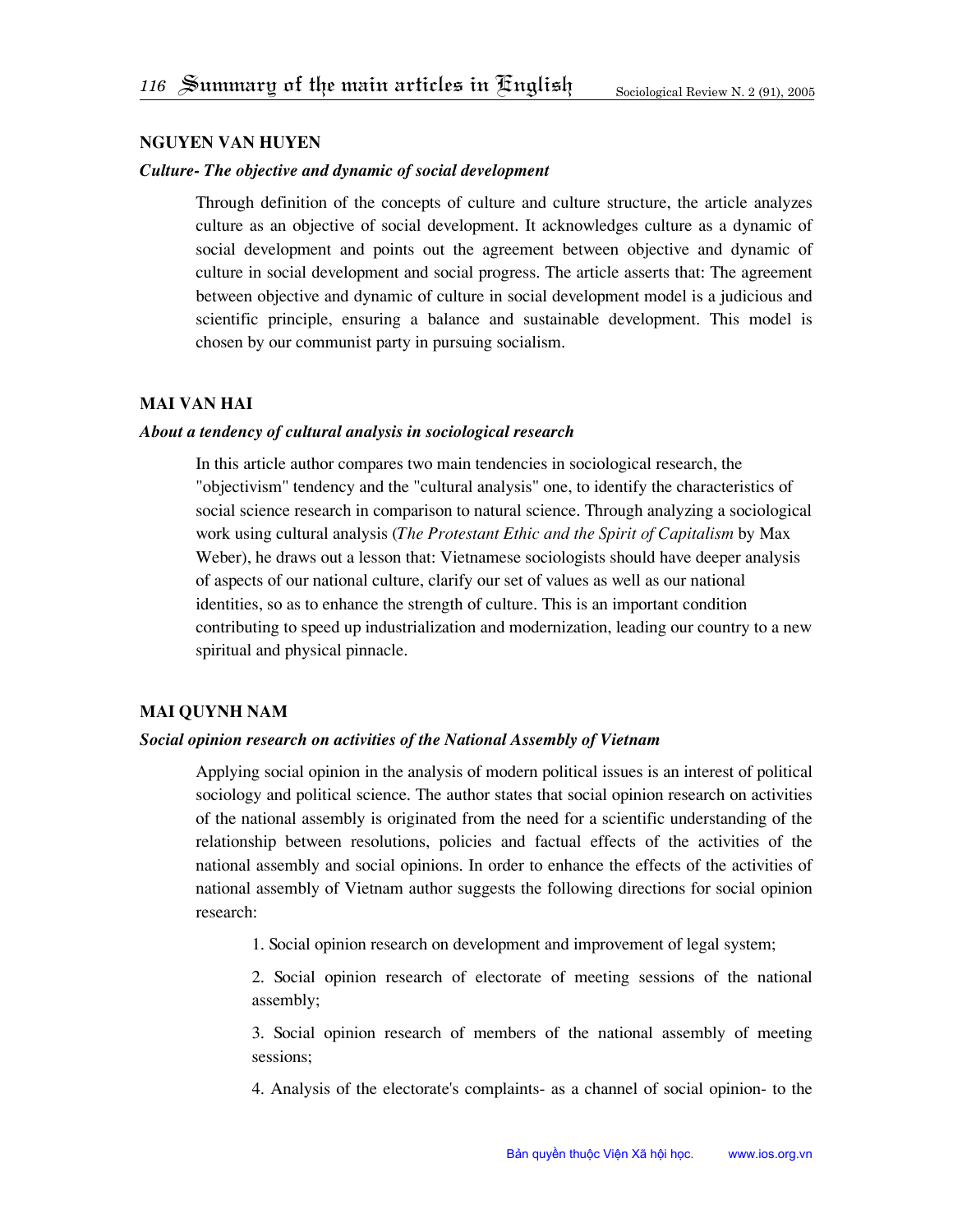People's Aspiration Department;

5. Social opinion research of activities of the national assembly presented on mass media.

#### **Nguyen Dinh Tan**

#### *Social structure and social stratification- Contributions on theoretics and practical application*

Social structure and social stratification are basic research orientations, and are also an interest of sociologists. In this article the author Nguyen Dinh Tan reviews and summarizes his books and articles on social structure and social stratification. He also generally draws new points and their contributions to theoretical development as well as their practical applications in the process of *Doi moi* in Vietnam over the last few years.

#### **Nguyen Chi Dung**

#### *Discussion on the object of sociology*

Discussion on the object of sociology is always a concern of social researchers. This relates not only to the object of sociology but also to the development of this discipline and methodology.

From a practical need of sociological research and teaching in Vietnam, the author presents basic issues: a summary history of sociology, fundamental theories, and then he points the reader the object and structure of modern sociology. The author stresses the possibility of applying this discipline in social organization and management.

## **Le Tieu La**

#### *Culture- From sociological perspective*

Through the relationship between society and culture, the author focuses on the roles of culture in sociological analysis. The meaning of this is not only to emphasize fundamental structural factors in cultural and social system but also to put stress on the roles of culture in human behaviours. This is the theoretical basis for our communist party to state that: in the process of *Doi moi*, economic growth is accompanied by cultural development. This is the base for cultural sociology research in contemporary Vietnam.

#### **Le Ngoc Hung**

### *Critical theory and sociology of modernity*

Critical theory is always found in sociological studies, concerning disciplines and social movements. In the context of globalization, sociological studies of modernity and sociology of development are attractive to social researchers.

Through some basic themes of critical theory, the critique of modernity in the end of  $20<sup>th</sup>$